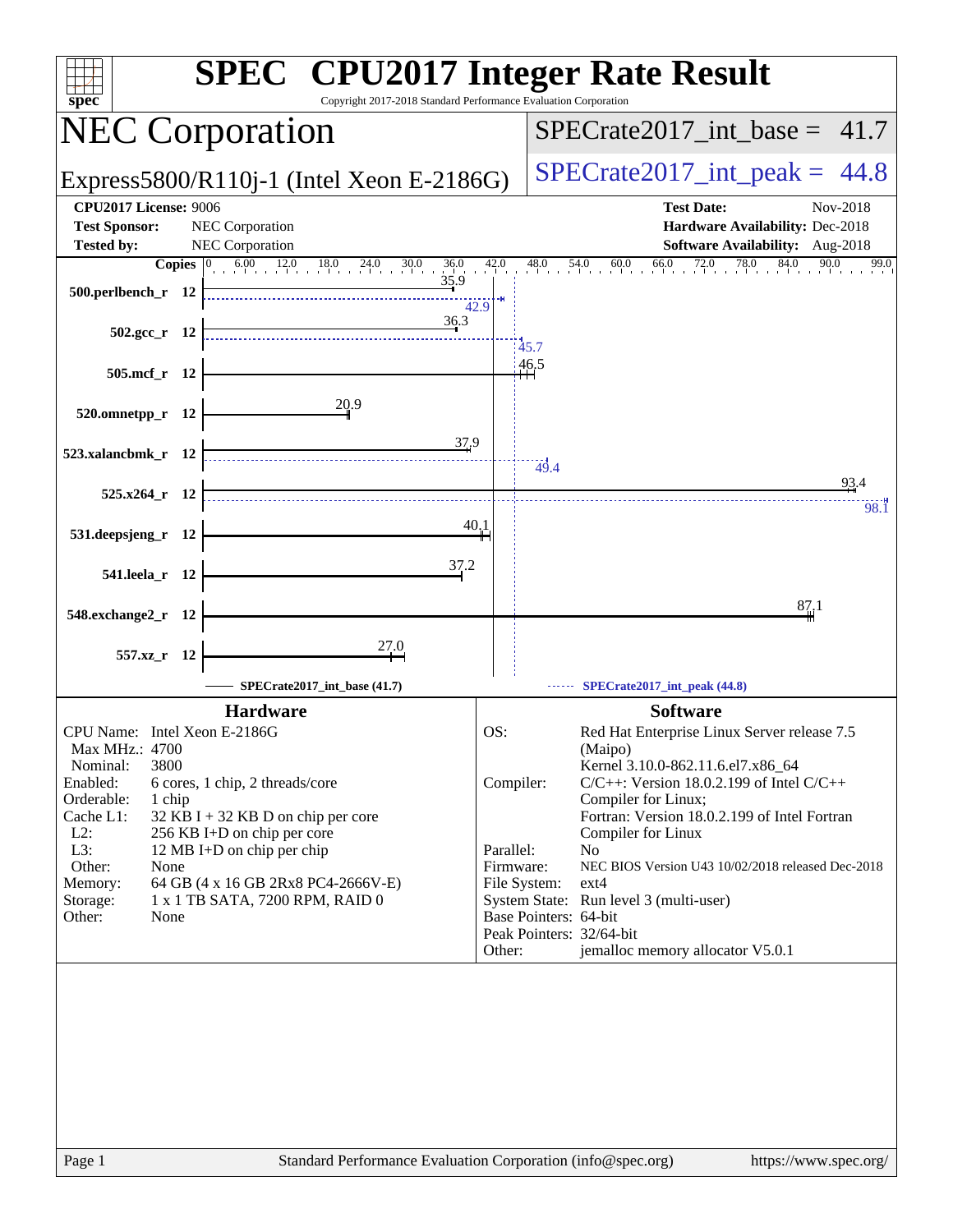

Copyright 2017-2018 Standard Performance Evaluation Corporation

# NEC Corporation

Express5800/R110j-1 (Intel Xeon E-2186G)  $\vert$  [SPECrate2017\\_int\\_peak =](http://www.spec.org/auto/cpu2017/Docs/result-fields.html#SPECrate2017intpeak) 44.8

SPECrate2017 int\_base =  $41.7$ 

**[CPU2017 License:](http://www.spec.org/auto/cpu2017/Docs/result-fields.html#CPU2017License)** 9006 **[Test Date:](http://www.spec.org/auto/cpu2017/Docs/result-fields.html#TestDate)** Nov-2018 **[Test Sponsor:](http://www.spec.org/auto/cpu2017/Docs/result-fields.html#TestSponsor)** NEC Corporation **[Hardware Availability:](http://www.spec.org/auto/cpu2017/Docs/result-fields.html#HardwareAvailability)** Dec-2018 **[Tested by:](http://www.spec.org/auto/cpu2017/Docs/result-fields.html#Testedby)** NEC Corporation **[Software Availability:](http://www.spec.org/auto/cpu2017/Docs/result-fields.html#SoftwareAvailability)** Aug-2018

#### **[Results Table](http://www.spec.org/auto/cpu2017/Docs/result-fields.html#ResultsTable)**

| <b>Base</b>                                                                           |               |                |        |                |       |                | <b>Peak</b> |               |                |              |                |              |                |              |
|---------------------------------------------------------------------------------------|---------------|----------------|--------|----------------|-------|----------------|-------------|---------------|----------------|--------------|----------------|--------------|----------------|--------------|
| <b>Benchmark</b>                                                                      | <b>Copies</b> | <b>Seconds</b> | Ratio  | <b>Seconds</b> | Ratio | <b>Seconds</b> | Ratio       | <b>Copies</b> | <b>Seconds</b> | <b>Ratio</b> | <b>Seconds</b> | <b>Ratio</b> | <b>Seconds</b> | <b>Ratio</b> |
| $500.$ perlbench_r                                                                    | 12            | 532            | 35.9   | 534            | 35.8  | 532            | 35.9        | 12            | 442            | 43.2         | 447            | 42.8         | 446            | 42.9         |
| $502.\text{gcc\_r}$                                                                   | 12            | 469            | 36.2   | 466            | 36.5  | 468            | 36.3        | 12            | 372            | 45.7         | 372            | 45.7         | 372            | 45.7         |
| $505$ .mcf r                                                                          | 12            | 408            | 47.5   | 426            | 45.5  | 417            | 46.5        | 12            | 408            | 47.5         | 426            | 45.5         | 417            | 46.5         |
| 520.omnetpp_r                                                                         | 12            | 751            | 21.0   | 754            | 20.9  | 762            | 20.7        | 12            | 751            | 21.0         | 754            | 20.9         | 762            | 20.7         |
| 523.xalancbmk r                                                                       | 12            | 331            | 38.3   | 334            | 37.9  | 335            | 37.8        | 12            | 256            | 49.4         | 257            | 49.4         | 256            | 49.5         |
| 525.x264 r                                                                            | 12            | 224            | 93.6   | 227            | 92.6  | 225            | 93.4        | 12            | 214            | 98.2         | 215            | 97.7         | 214            | 98.1         |
| 531.deepsjeng_r                                                                       | 12            | 334            | 41.2   | 343            | 40.1  | 345            | 39.9        | 12            | 334            | 41.2         | 343            | 40.1         | 345            | 39.9         |
| 541.leela r                                                                           | 12            | 536            | 37.1   | 534            | 37.2  | 534            | 37.2        | 12            | 536            | 37.1         | 534            | 37.2         | 534            | 37.2         |
| 548.exchange2_r                                                                       | 12            | 362            | 86.9   | 359            | 87.7  | 361            | 87.1        | 12            | 362            | 86.9         | 359            | 87.7         | 361            | 87.1         |
| 557.xz r                                                                              | 12            | 448            | 28.9   | 481            | 26.9  | 481            | 27.0        | 12            | 448            | 28.9         | 481            | 26.9         | 481            | 27.0         |
| $SPECrate2017$ int base =                                                             |               |                | 41.7   |                |       |                |             |               |                |              |                |              |                |              |
| $CDT C1 A0 A1 A2 A3 A4 A5 A6 A7 A8 A9 A1 A1 A1 A1 A1 A1 A1 A1 A1 A1 A1 A1 A1 A1 A1 A$ |               |                | $\sim$ |                |       |                |             |               |                |              |                |              |                |              |

**[SPECrate2017\\_int\\_peak =](http://www.spec.org/auto/cpu2017/Docs/result-fields.html#SPECrate2017intpeak) 44.8**

Results appear in the [order in which they were run](http://www.spec.org/auto/cpu2017/Docs/result-fields.html#RunOrder). Bold underlined text [indicates a median measurement](http://www.spec.org/auto/cpu2017/Docs/result-fields.html#Median).

#### **[Submit Notes](http://www.spec.org/auto/cpu2017/Docs/result-fields.html#SubmitNotes)**

 The taskset mechanism was used to bind copies to processors. The config file option 'submit' was used to generate taskset commands to bind each copy to a specific processor. For details, please see the config file.

### **[Operating System Notes](http://www.spec.org/auto/cpu2017/Docs/result-fields.html#OperatingSystemNotes)**

 Stack size set to unlimited using "ulimit -s unlimited" IRQ balance service was stopped using "systemctl stop irqbalance.service" Process tuning settings: echo 500000 > /proc/sys/kernel/sched\_cfs\_bandwidth\_slice\_us echo 5000000 > /proc/sys/kernel/sched\_migration\_cost\_ns

### **[General Notes](http://www.spec.org/auto/cpu2017/Docs/result-fields.html#GeneralNotes)**

Environment variables set by runcpu before the start of the run: LD\_LIBRARY\_PATH = "/home/cpu2017/lib/ia32:/home/cpu2017/lib/intel64:/home/cpu2017/je5.0.1-32:/home/cpu2017/je5.0.1-64"

 Binaries compiled on a system with 1x Intel Core i7-6700K CPU + 32GB RAM memory using Redhat Enterprise Linux 7.5 Transparent Huge Pages enabled by default Prior to runcpu invocation Filesystem page cache synced and cleared with: sync; echo 3 > /proc/sys/vm/drop\_caches

 Yes: The test sponsor attests, as of date of publication, that CVE-2017-5754 (Meltdown) is mitigated in the system as tested and documented.

**(Continued on next page)**

| Page 2 | Standard Performance Evaluation Corporation (info@spec.org) | https://www.spec.org/ |
|--------|-------------------------------------------------------------|-----------------------|
|--------|-------------------------------------------------------------|-----------------------|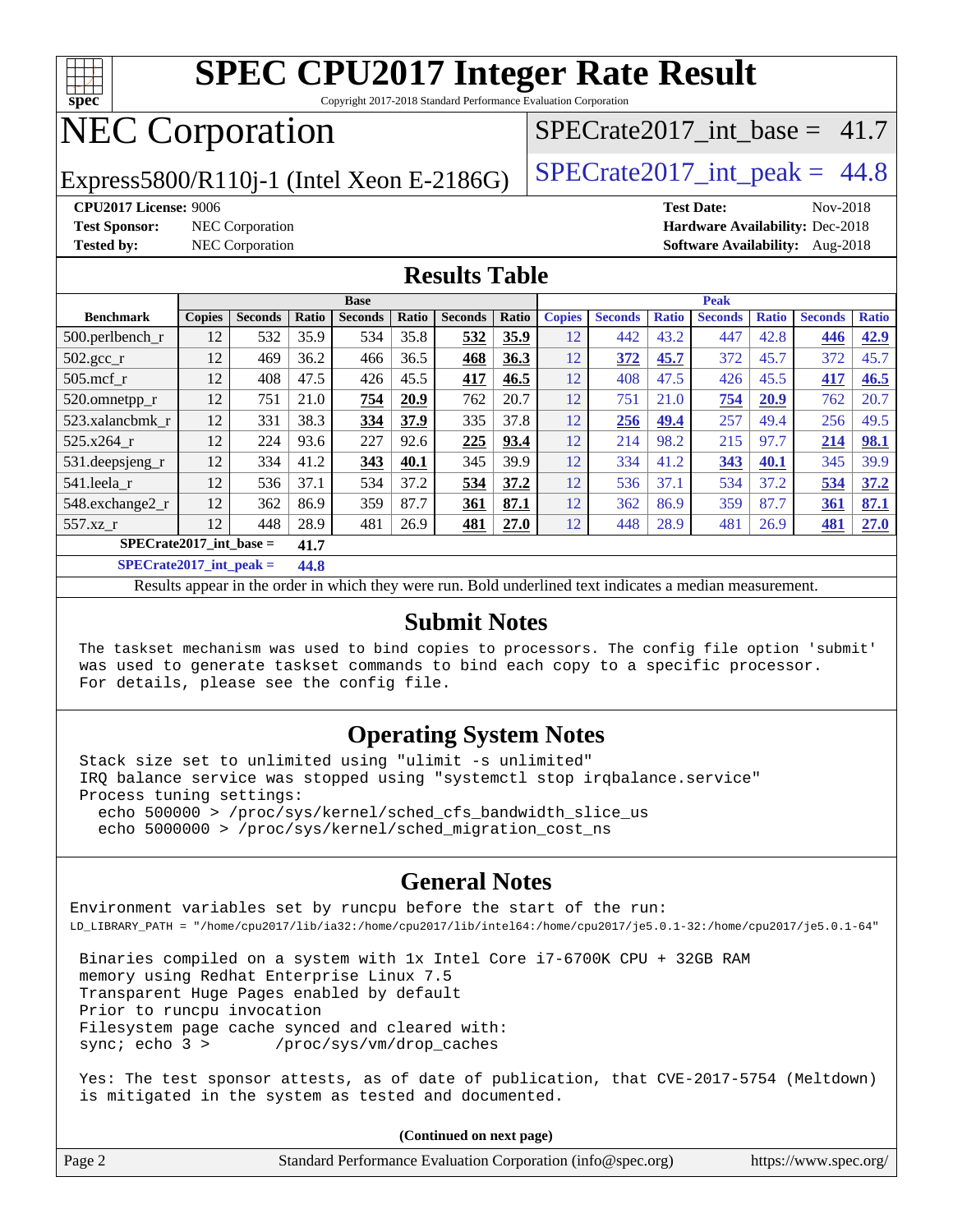

Copyright 2017-2018 Standard Performance Evaluation Corporation

# NEC Corporation

 $SPECTate2017\_int\_base = 41.7$ 

Express5800/R110j-1 (Intel Xeon E-2186G)  $\vert$  [SPECrate2017\\_int\\_peak =](http://www.spec.org/auto/cpu2017/Docs/result-fields.html#SPECrate2017intpeak) 44.8

**[Test Sponsor:](http://www.spec.org/auto/cpu2017/Docs/result-fields.html#TestSponsor)** NEC Corporation **[Hardware Availability:](http://www.spec.org/auto/cpu2017/Docs/result-fields.html#HardwareAvailability)** Dec-2018 **[Tested by:](http://www.spec.org/auto/cpu2017/Docs/result-fields.html#Testedby)** NEC Corporation **[Software Availability:](http://www.spec.org/auto/cpu2017/Docs/result-fields.html#SoftwareAvailability)** Aug-2018

**[CPU2017 License:](http://www.spec.org/auto/cpu2017/Docs/result-fields.html#CPU2017License)** 9006 **[Test Date:](http://www.spec.org/auto/cpu2017/Docs/result-fields.html#TestDate)** Nov-2018

### **[General Notes \(Continued\)](http://www.spec.org/auto/cpu2017/Docs/result-fields.html#GeneralNotes)**

 Yes: The test sponsor attests, as of date of publication, that CVE-2017-5753 (Spectre variant 1) is mitigated in the system as tested and documented. Yes: The test sponsor attests, as of date of publication, that CVE-2017-5715 (Spectre variant 2) is mitigated in the system as tested and documented.

 jemalloc, a general purpose malloc implementation built with the RedHat Enterprise 7.5, and the system compiler gcc 4.8.5 sources available from jemalloc.net or<https://github.com/jemalloc/jemalloc/releases>

### **[Platform Notes](http://www.spec.org/auto/cpu2017/Docs/result-fields.html#PlatformNotes)**

Page 3 Standard Performance Evaluation Corporation [\(info@spec.org\)](mailto:info@spec.org) <https://www.spec.org/> BIOS Settings: Thermal Configuration: Maximum Cooling Workload Profile: Custom Intel Virtualization Technology (Intel VT): Disabled Energy Efficient Turbo: Disabled Adjacent Sector Prefetch: Disabled DCU Stream Prefetcher: Disabled Sysinfo program /home/cpu2017/bin/sysinfo Rev: r5974 of 2018-05-19 9bcde8f2999c33d61f64985e45859ea9 running on r110j Sun Nov 11 04:22:39 2018 SUT (System Under Test) info as seen by some common utilities. For more information on this section, see <https://www.spec.org/cpu2017/Docs/config.html#sysinfo> From /proc/cpuinfo model name : Intel(R) Xeon(R) E-2186G CPU @ 3.80GHz 1 "physical id"s (chips) 12 "processors" cores, siblings (Caution: counting these is hw and system dependent. The following excerpts from /proc/cpuinfo might not be reliable. Use with caution.) cpu cores : 6 siblings : 12 physical 0: cores 0 1 2 3 4 5 From lscpu: Architecture: x86\_64<br>
CPU op-mode(s): 32-bit, 64-bit CPU op-mode $(s)$ : Byte Order: Little Endian  $CPU(s):$  12 On-line CPU(s) list: 0-11 Thread(s) per core: 2 Core(s) per socket: 6 Socket(s): 1 NUMA node(s): 1 **(Continued on next page)**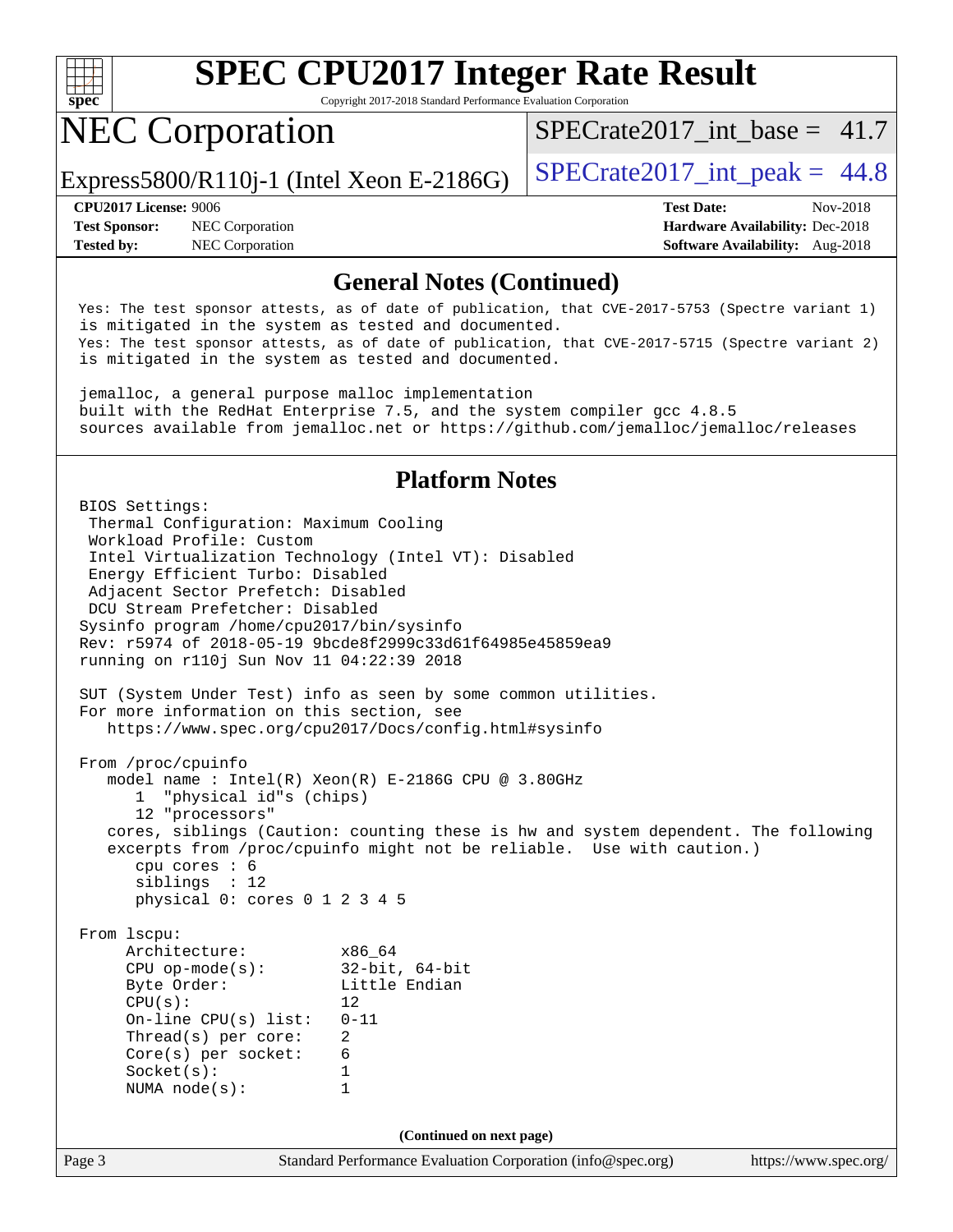

Copyright 2017-2018 Standard Performance Evaluation Corporation

# NEC Corporation

[SPECrate2017\\_int\\_base =](http://www.spec.org/auto/cpu2017/Docs/result-fields.html#SPECrate2017intbase) 41.7

Express5800/R110j-1 (Intel Xeon E-2186G)  $\left|$  [SPECrate2017\\_int\\_peak =](http://www.spec.org/auto/cpu2017/Docs/result-fields.html#SPECrate2017intpeak) 44.8

**[Test Sponsor:](http://www.spec.org/auto/cpu2017/Docs/result-fields.html#TestSponsor)** NEC Corporation **[Hardware Availability:](http://www.spec.org/auto/cpu2017/Docs/result-fields.html#HardwareAvailability)** Dec-2018 **[Tested by:](http://www.spec.org/auto/cpu2017/Docs/result-fields.html#Testedby)** NEC Corporation **[Software Availability:](http://www.spec.org/auto/cpu2017/Docs/result-fields.html#SoftwareAvailability)** Aug-2018

**[CPU2017 License:](http://www.spec.org/auto/cpu2017/Docs/result-fields.html#CPU2017License)** 9006 **[Test Date:](http://www.spec.org/auto/cpu2017/Docs/result-fields.html#TestDate)** Nov-2018

#### **[Platform Notes \(Continued\)](http://www.spec.org/auto/cpu2017/Docs/result-fields.html#PlatformNotes)**

| Vendor ID:                                                      | GenuineIntel                                                                         |
|-----------------------------------------------------------------|--------------------------------------------------------------------------------------|
| CPU family:                                                     | 6                                                                                    |
| Model:                                                          | 158                                                                                  |
| Model name:                                                     | $Intel(R) Xeon(R) E-2186G CPU @ 3.80GHz$                                             |
| Stepping:                                                       | 10                                                                                   |
| CPU MHz:                                                        | 4625.219                                                                             |
| $CPU$ max $MHz$ :                                               | 4700.0000                                                                            |
| CPU min MHz:                                                    | 800.0000                                                                             |
| BogoMIPS:                                                       | 7584.00                                                                              |
| Virtualization:                                                 | $VT - x$                                                                             |
| L1d cache:                                                      | 32K                                                                                  |
| Lli cache:                                                      | 32K                                                                                  |
| L2 cache:                                                       | 256K                                                                                 |
| L3 cache:                                                       | 12288K                                                                               |
| NUMA $node0$ $CPU(s)$ :                                         | $0 - 11$                                                                             |
| Flags:                                                          | fpu vme de pse tsc msr pae mce cx8 apic sep mtrr pge mca cmov                        |
|                                                                 | pat pse36 clflush dts acpi mmx fxsr sse sse2 ss ht tm pbe syscall nx pdpelgb rdtscp  |
|                                                                 | lm constant_tsc art arch_perfmon pebs bts rep_good nopl xtopology nonstop_tsc        |
|                                                                 | aperfmperf eagerfpu pni pclmulqdq dtes64 monitor ds_cpl vmx smx est tm2 ssse3 sdbg   |
|                                                                 | fma cx16 xtpr pdcm pcid sse4_1 sse4_2 x2apic movbe popcnt tsc_deadline_timer aes     |
|                                                                 | xsave avx f16c rdrand lahf_lm abm 3dnowprefetch epb intel_pt ssbd ibrs ibpb stibp    |
|                                                                 | tpr_shadow vnmi flexpriority ept vpid fsgsbase tsc_adjust bmil hle avx2 smep bmi2    |
|                                                                 | erms invpcid rtm mpx rdseed adx smap clflushopt xsaveopt xsavec xgetbv1 dtherm ida   |
|                                                                 | arat pln pts hwp hwp notify hwp act window hwp epp spec ctrl intel stibp flush lld   |
| /proc/cpuinfo cache data<br>cache size : $12288$ KB             |                                                                                      |
|                                                                 |                                                                                      |
|                                                                 | From numactl --hardware WARNING: a numactl 'node' might or might not correspond to a |
| physical chip.                                                  |                                                                                      |
| available: 1 nodes (0)                                          |                                                                                      |
| node 0 cpus: 0 1 2 3 4 5 6 7 8 9 10 11<br>node 0 size: 65385 MB |                                                                                      |
|                                                                 |                                                                                      |
| node 0 free: 63470 MB<br>node distances:                        |                                                                                      |
| node<br>- 0                                                     |                                                                                      |
| 0: 10                                                           |                                                                                      |
|                                                                 |                                                                                      |
|                                                                 |                                                                                      |
| From /proc/meminfo<br>MemTotal:<br>65819992 kB                  |                                                                                      |
|                                                                 |                                                                                      |
| HugePages_Total: 0<br>2048 kB                                   |                                                                                      |
| Hugepagesize:                                                   |                                                                                      |
| From /etc/*release* /etc/*version*                              |                                                                                      |
| os-release:                                                     |                                                                                      |
| NAME="Red Hat Enterprise Linux Server"                          |                                                                                      |
| VERSION="7.5 (Maipo)"                                           |                                                                                      |
|                                                                 |                                                                                      |
|                                                                 | (Continued on next page)                                                             |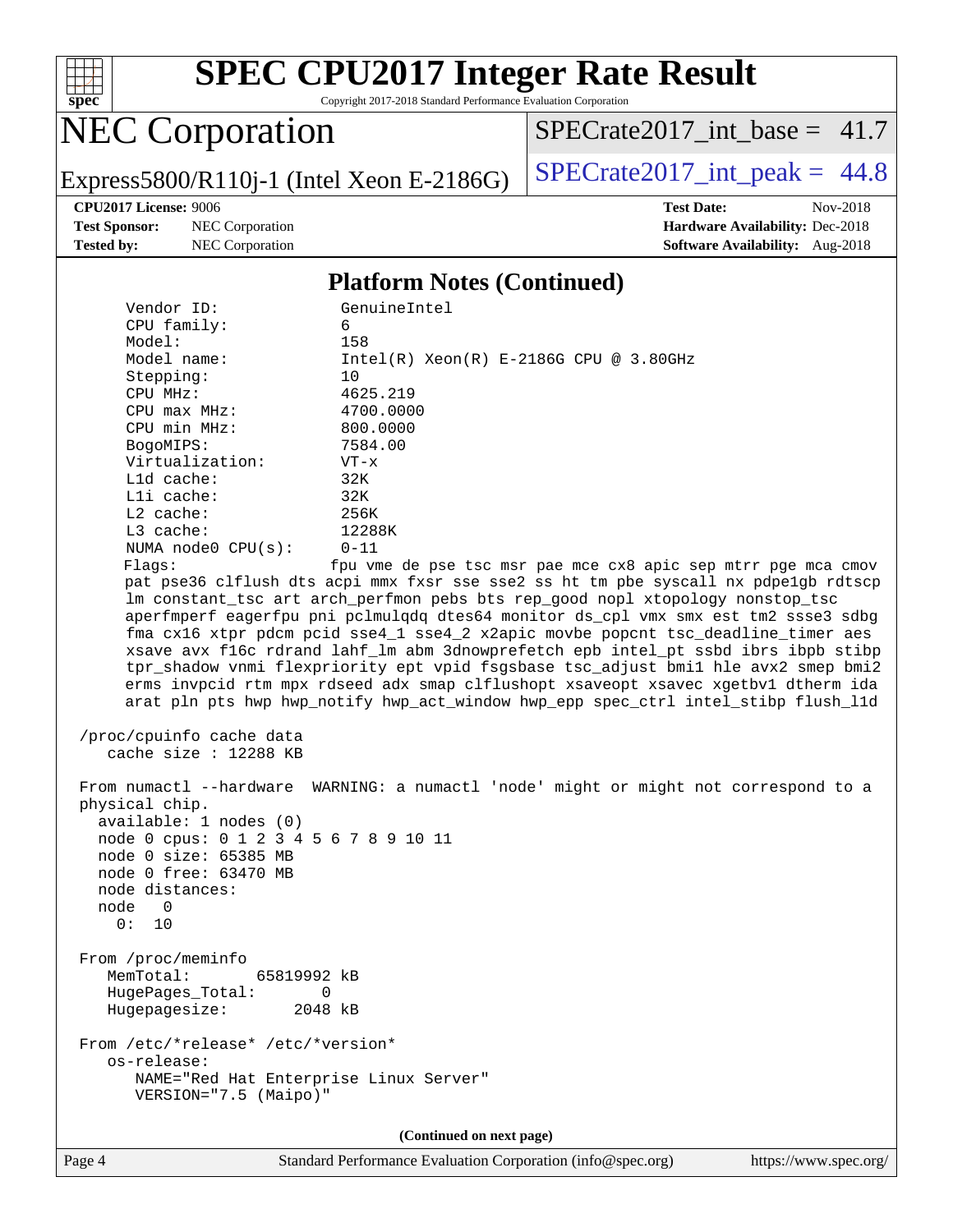

**(Continued on next page)**

Page 5 Standard Performance Evaluation Corporation [\(info@spec.org\)](mailto:info@spec.org) <https://www.spec.org/>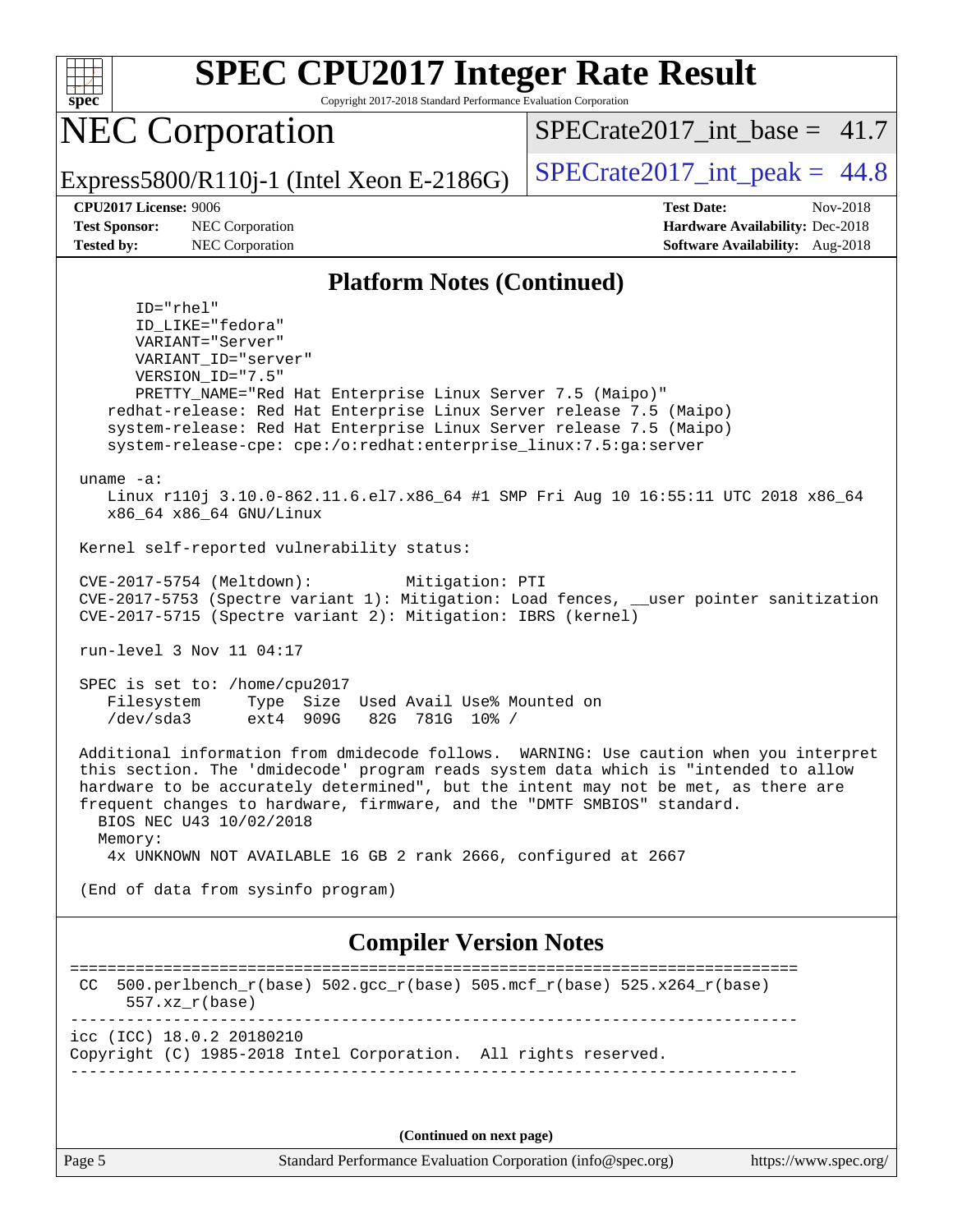

Copyright 2017-2018 Standard Performance Evaluation Corporation

NEC Corporation

 $SPECTate2017\_int\_base = 41.7$ 

Express5800/R110j-1 (Intel Xeon E-2186G)  $\vert$  [SPECrate2017\\_int\\_peak =](http://www.spec.org/auto/cpu2017/Docs/result-fields.html#SPECrate2017intpeak) 44.8

**[CPU2017 License:](http://www.spec.org/auto/cpu2017/Docs/result-fields.html#CPU2017License)** 9006 **[Test Date:](http://www.spec.org/auto/cpu2017/Docs/result-fields.html#TestDate)** Nov-2018 **[Test Sponsor:](http://www.spec.org/auto/cpu2017/Docs/result-fields.html#TestSponsor)** NEC Corporation **[Hardware Availability:](http://www.spec.org/auto/cpu2017/Docs/result-fields.html#HardwareAvailability)** Dec-2018 **[Tested by:](http://www.spec.org/auto/cpu2017/Docs/result-fields.html#Testedby)** NEC Corporation **[Software Availability:](http://www.spec.org/auto/cpu2017/Docs/result-fields.html#SoftwareAvailability)** Aug-2018

### **[Compiler Version Notes \(Continued\)](http://www.spec.org/auto/cpu2017/Docs/result-fields.html#CompilerVersionNotes)**

| $500. perlbench_r (peak) 502. gcc_r (peak) 505. mcf_r (peak) 525. x264_r (peak)$<br>CC.<br>$557.xx$ $r$ (peak) |
|----------------------------------------------------------------------------------------------------------------|
| icc (ICC) 18.0.2 20180210                                                                                      |
| Copyright (C) 1985-2018 Intel Corporation. All rights reserved.                                                |
|                                                                                                                |
|                                                                                                                |
| CXXC 520.omnetpp_r(base) 523.xalancbmk_r(base) 531.deepsjeng_r(base)<br>$541.$ leela $r(base)$                 |
| icpc (ICC) 18.0.2 20180210                                                                                     |
| Copyright (C) 1985-2018 Intel Corporation. All rights reserved.                                                |
|                                                                                                                |
|                                                                                                                |
| CXXC 520.omnetpp_r(peak) 523.xalancbmk_r(peak) 531.deepsjeng_r(peak)<br>$541.$ leela_r(peak)                   |
| icpc (ICC) 18.0.2 20180210                                                                                     |
| Copyright (C) 1985-2018 Intel Corporation. All rights reserved.                                                |
|                                                                                                                |
|                                                                                                                |
| $548$ . exchange $2r$ (base)<br>FC                                                                             |
| ifort (IFORT) 18.0.2 20180210                                                                                  |
| Copyright (C) 1985-2018 Intel Corporation. All rights reserved.                                                |
|                                                                                                                |
|                                                                                                                |
| $548$ . exchange $2r$ (peak)<br>FC                                                                             |
| ifort (IFORT) 18.0.2 20180210                                                                                  |
| Copyright (C) 1985-2018 Intel Corporation. All rights reserved.                                                |
|                                                                                                                |

## **[Base Compiler Invocation](http://www.spec.org/auto/cpu2017/Docs/result-fields.html#BaseCompilerInvocation)**

[C benchmarks](http://www.spec.org/auto/cpu2017/Docs/result-fields.html#Cbenchmarks): [icc -m64 -std=c11](http://www.spec.org/cpu2017/results/res2018q4/cpu2017-20181210-10059.flags.html#user_CCbase_intel_icc_64bit_c11_33ee0cdaae7deeeab2a9725423ba97205ce30f63b9926c2519791662299b76a0318f32ddfffdc46587804de3178b4f9328c46fa7c2b0cd779d7a61945c91cd35)

[C++ benchmarks:](http://www.spec.org/auto/cpu2017/Docs/result-fields.html#CXXbenchmarks) [icpc -m64](http://www.spec.org/cpu2017/results/res2018q4/cpu2017-20181210-10059.flags.html#user_CXXbase_intel_icpc_64bit_4ecb2543ae3f1412ef961e0650ca070fec7b7afdcd6ed48761b84423119d1bf6bdf5cad15b44d48e7256388bc77273b966e5eb805aefd121eb22e9299b2ec9d9)

**(Continued on next page)**

Page 6 Standard Performance Evaluation Corporation [\(info@spec.org\)](mailto:info@spec.org) <https://www.spec.org/>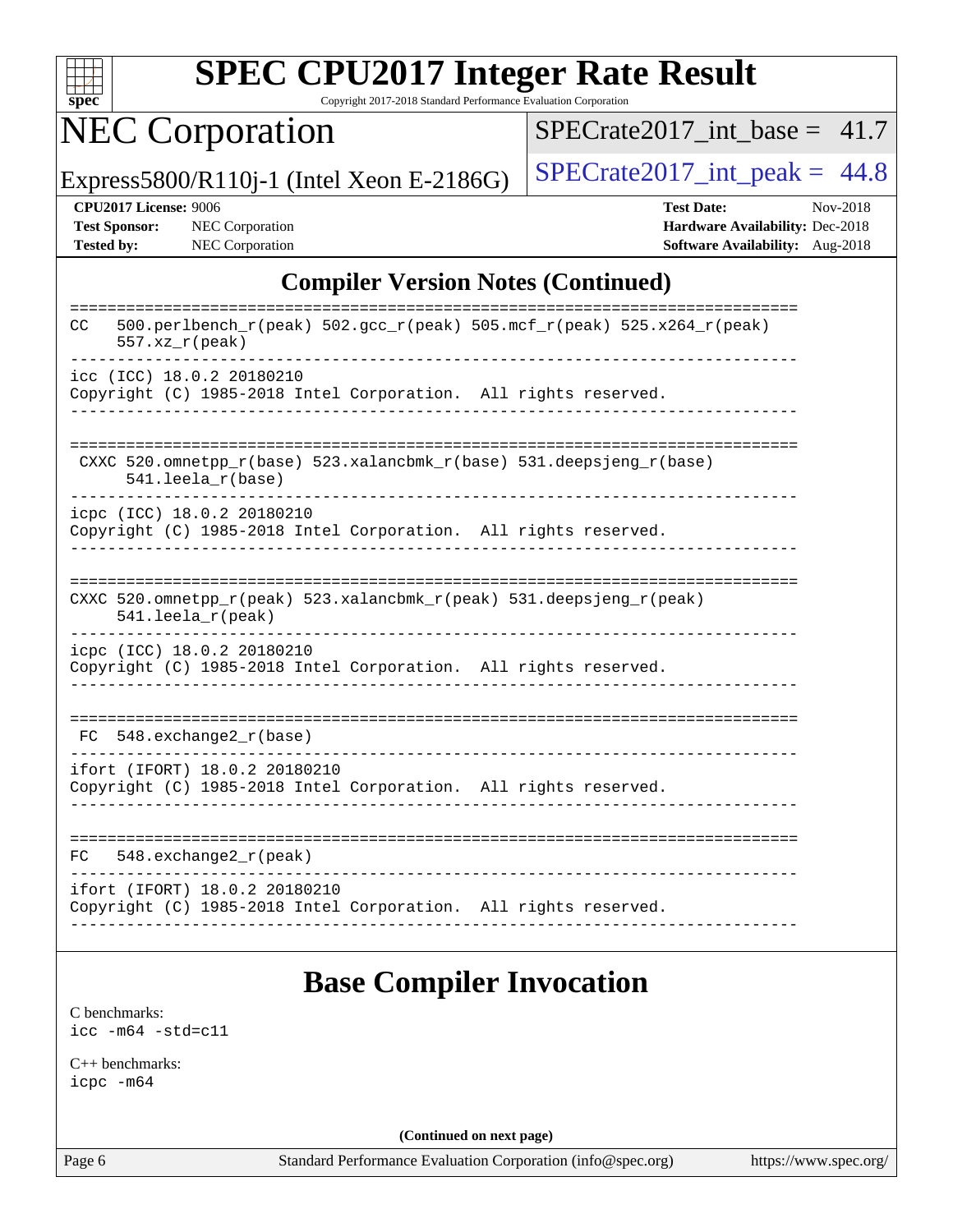

Copyright 2017-2018 Standard Performance Evaluation Corporation

# NEC Corporation

 $SPECTate2017\_int\_base = 41.7$ 

Express5800/R110j-1 (Intel Xeon E-2186G)  $\vert$  [SPECrate2017\\_int\\_peak =](http://www.spec.org/auto/cpu2017/Docs/result-fields.html#SPECrate2017intpeak) 44.8

**[CPU2017 License:](http://www.spec.org/auto/cpu2017/Docs/result-fields.html#CPU2017License)** 9006 **[Test Date:](http://www.spec.org/auto/cpu2017/Docs/result-fields.html#TestDate)** Nov-2018 **[Test Sponsor:](http://www.spec.org/auto/cpu2017/Docs/result-fields.html#TestSponsor)** NEC Corporation **[Hardware Availability:](http://www.spec.org/auto/cpu2017/Docs/result-fields.html#HardwareAvailability)** Dec-2018 **[Tested by:](http://www.spec.org/auto/cpu2017/Docs/result-fields.html#Testedby)** NEC Corporation **[Software Availability:](http://www.spec.org/auto/cpu2017/Docs/result-fields.html#SoftwareAvailability)** Aug-2018

## **[Base Compiler Invocation \(Continued\)](http://www.spec.org/auto/cpu2017/Docs/result-fields.html#BaseCompilerInvocation)**

[Fortran benchmarks](http://www.spec.org/auto/cpu2017/Docs/result-fields.html#Fortranbenchmarks): [ifort -m64](http://www.spec.org/cpu2017/results/res2018q4/cpu2017-20181210-10059.flags.html#user_FCbase_intel_ifort_64bit_24f2bb282fbaeffd6157abe4f878425411749daecae9a33200eee2bee2fe76f3b89351d69a8130dd5949958ce389cf37ff59a95e7a40d588e8d3a57e0c3fd751)

**[Base Portability Flags](http://www.spec.org/auto/cpu2017/Docs/result-fields.html#BasePortabilityFlags)**

 500.perlbench\_r: [-DSPEC\\_LP64](http://www.spec.org/cpu2017/results/res2018q4/cpu2017-20181210-10059.flags.html#b500.perlbench_r_basePORTABILITY_DSPEC_LP64) [-DSPEC\\_LINUX\\_X64](http://www.spec.org/cpu2017/results/res2018q4/cpu2017-20181210-10059.flags.html#b500.perlbench_r_baseCPORTABILITY_DSPEC_LINUX_X64) 502.gcc\_r: [-DSPEC\\_LP64](http://www.spec.org/cpu2017/results/res2018q4/cpu2017-20181210-10059.flags.html#suite_basePORTABILITY502_gcc_r_DSPEC_LP64) 505.mcf\_r: [-DSPEC\\_LP64](http://www.spec.org/cpu2017/results/res2018q4/cpu2017-20181210-10059.flags.html#suite_basePORTABILITY505_mcf_r_DSPEC_LP64) 520.omnetpp\_r: [-DSPEC\\_LP64](http://www.spec.org/cpu2017/results/res2018q4/cpu2017-20181210-10059.flags.html#suite_basePORTABILITY520_omnetpp_r_DSPEC_LP64) 523.xalancbmk\_r: [-DSPEC\\_LP64](http://www.spec.org/cpu2017/results/res2018q4/cpu2017-20181210-10059.flags.html#suite_basePORTABILITY523_xalancbmk_r_DSPEC_LP64) [-DSPEC\\_LINUX](http://www.spec.org/cpu2017/results/res2018q4/cpu2017-20181210-10059.flags.html#b523.xalancbmk_r_baseCXXPORTABILITY_DSPEC_LINUX) 525.x264\_r: [-DSPEC\\_LP64](http://www.spec.org/cpu2017/results/res2018q4/cpu2017-20181210-10059.flags.html#suite_basePORTABILITY525_x264_r_DSPEC_LP64) 531.deepsjeng\_r: [-DSPEC\\_LP64](http://www.spec.org/cpu2017/results/res2018q4/cpu2017-20181210-10059.flags.html#suite_basePORTABILITY531_deepsjeng_r_DSPEC_LP64) 541.leela\_r: [-DSPEC\\_LP64](http://www.spec.org/cpu2017/results/res2018q4/cpu2017-20181210-10059.flags.html#suite_basePORTABILITY541_leela_r_DSPEC_LP64) 548.exchange2\_r: [-DSPEC\\_LP64](http://www.spec.org/cpu2017/results/res2018q4/cpu2017-20181210-10059.flags.html#suite_basePORTABILITY548_exchange2_r_DSPEC_LP64) 557.xz\_r: [-DSPEC\\_LP64](http://www.spec.org/cpu2017/results/res2018q4/cpu2017-20181210-10059.flags.html#suite_basePORTABILITY557_xz_r_DSPEC_LP64)

### **[Base Optimization Flags](http://www.spec.org/auto/cpu2017/Docs/result-fields.html#BaseOptimizationFlags)**

[C benchmarks](http://www.spec.org/auto/cpu2017/Docs/result-fields.html#Cbenchmarks):

[-Wl,-z,muldefs](http://www.spec.org/cpu2017/results/res2018q4/cpu2017-20181210-10059.flags.html#user_CCbase_link_force_multiple1_b4cbdb97b34bdee9ceefcfe54f4c8ea74255f0b02a4b23e853cdb0e18eb4525ac79b5a88067c842dd0ee6996c24547a27a4b99331201badda8798ef8a743f577) [-xCORE-AVX2](http://www.spec.org/cpu2017/results/res2018q4/cpu2017-20181210-10059.flags.html#user_CCbase_f-xCORE-AVX2) [-ipo](http://www.spec.org/cpu2017/results/res2018q4/cpu2017-20181210-10059.flags.html#user_CCbase_f-ipo) [-O3](http://www.spec.org/cpu2017/results/res2018q4/cpu2017-20181210-10059.flags.html#user_CCbase_f-O3) [-no-prec-div](http://www.spec.org/cpu2017/results/res2018q4/cpu2017-20181210-10059.flags.html#user_CCbase_f-no-prec-div) [-qopt-mem-layout-trans=3](http://www.spec.org/cpu2017/results/res2018q4/cpu2017-20181210-10059.flags.html#user_CCbase_f-qopt-mem-layout-trans_de80db37974c74b1f0e20d883f0b675c88c3b01e9d123adea9b28688d64333345fb62bc4a798493513fdb68f60282f9a726aa07f478b2f7113531aecce732043) [-L/usr/local/je5.0.1-64/lib](http://www.spec.org/cpu2017/results/res2018q4/cpu2017-20181210-10059.flags.html#user_CCbase_jemalloc_link_path64_4b10a636b7bce113509b17f3bd0d6226c5fb2346b9178c2d0232c14f04ab830f976640479e5c33dc2bcbbdad86ecfb6634cbbd4418746f06f368b512fced5394) [-ljemalloc](http://www.spec.org/cpu2017/results/res2018q4/cpu2017-20181210-10059.flags.html#user_CCbase_jemalloc_link_lib_d1249b907c500fa1c0672f44f562e3d0f79738ae9e3c4a9c376d49f265a04b9c99b167ecedbf6711b3085be911c67ff61f150a17b3472be731631ba4d0471706)

[C++ benchmarks:](http://www.spec.org/auto/cpu2017/Docs/result-fields.html#CXXbenchmarks)

```
-Wl,-z,muldefs -xCORE-AVX2 -ipo -O3 -no-prec-div
-qopt-mem-layout-trans=3 -L/usr/local/je5.0.1-64/lib -ljemalloc
```
[Fortran benchmarks](http://www.spec.org/auto/cpu2017/Docs/result-fields.html#Fortranbenchmarks):

[-Wl,-z,muldefs](http://www.spec.org/cpu2017/results/res2018q4/cpu2017-20181210-10059.flags.html#user_FCbase_link_force_multiple1_b4cbdb97b34bdee9ceefcfe54f4c8ea74255f0b02a4b23e853cdb0e18eb4525ac79b5a88067c842dd0ee6996c24547a27a4b99331201badda8798ef8a743f577) [-xCORE-AVX2](http://www.spec.org/cpu2017/results/res2018q4/cpu2017-20181210-10059.flags.html#user_FCbase_f-xCORE-AVX2) [-ipo](http://www.spec.org/cpu2017/results/res2018q4/cpu2017-20181210-10059.flags.html#user_FCbase_f-ipo) [-O3](http://www.spec.org/cpu2017/results/res2018q4/cpu2017-20181210-10059.flags.html#user_FCbase_f-O3) [-no-prec-div](http://www.spec.org/cpu2017/results/res2018q4/cpu2017-20181210-10059.flags.html#user_FCbase_f-no-prec-div) [-qopt-mem-layout-trans=3](http://www.spec.org/cpu2017/results/res2018q4/cpu2017-20181210-10059.flags.html#user_FCbase_f-qopt-mem-layout-trans_de80db37974c74b1f0e20d883f0b675c88c3b01e9d123adea9b28688d64333345fb62bc4a798493513fdb68f60282f9a726aa07f478b2f7113531aecce732043) [-nostandard-realloc-lhs](http://www.spec.org/cpu2017/results/res2018q4/cpu2017-20181210-10059.flags.html#user_FCbase_f_2003_std_realloc_82b4557e90729c0f113870c07e44d33d6f5a304b4f63d4c15d2d0f1fab99f5daaed73bdb9275d9ae411527f28b936061aa8b9c8f2d63842963b95c9dd6426b8a) [-L/usr/local/je5.0.1-64/lib](http://www.spec.org/cpu2017/results/res2018q4/cpu2017-20181210-10059.flags.html#user_FCbase_jemalloc_link_path64_4b10a636b7bce113509b17f3bd0d6226c5fb2346b9178c2d0232c14f04ab830f976640479e5c33dc2bcbbdad86ecfb6634cbbd4418746f06f368b512fced5394) [-ljemalloc](http://www.spec.org/cpu2017/results/res2018q4/cpu2017-20181210-10059.flags.html#user_FCbase_jemalloc_link_lib_d1249b907c500fa1c0672f44f562e3d0f79738ae9e3c4a9c376d49f265a04b9c99b167ecedbf6711b3085be911c67ff61f150a17b3472be731631ba4d0471706)

## **[Peak Compiler Invocation](http://www.spec.org/auto/cpu2017/Docs/result-fields.html#PeakCompilerInvocation)**

[C benchmarks \(except as noted below\)](http://www.spec.org/auto/cpu2017/Docs/result-fields.html#Cbenchmarksexceptasnotedbelow): [icc -m64 -std=c11](http://www.spec.org/cpu2017/results/res2018q4/cpu2017-20181210-10059.flags.html#user_CCpeak_intel_icc_64bit_c11_33ee0cdaae7deeeab2a9725423ba97205ce30f63b9926c2519791662299b76a0318f32ddfffdc46587804de3178b4f9328c46fa7c2b0cd779d7a61945c91cd35)

502.gcc\_r: [icc -m32 -std=c11 -L/home/prasadj/specdev/IC18u2\\_Internal/lin\\_18\\_0\\_20180210/compiler/lib/ia32\\_lin](http://www.spec.org/cpu2017/results/res2018q4/cpu2017-20181210-10059.flags.html#user_peakCCLD502_gcc_r_intel_icc_a481ac844e7127046fad14d498c730a1848fa901fbbb2c3dfdd5e9fbbac777c8009953946d55d8b6afe8ed0da70dd2b4f8dedbdf7ab1ee211ba70d24a5d89f85)

[C++ benchmarks \(except as noted below\):](http://www.spec.org/auto/cpu2017/Docs/result-fields.html#CXXbenchmarksexceptasnotedbelow) [icpc -m64](http://www.spec.org/cpu2017/results/res2018q4/cpu2017-20181210-10059.flags.html#user_CXXpeak_intel_icpc_64bit_4ecb2543ae3f1412ef961e0650ca070fec7b7afdcd6ed48761b84423119d1bf6bdf5cad15b44d48e7256388bc77273b966e5eb805aefd121eb22e9299b2ec9d9)

**(Continued on next page)**

Page 7 Standard Performance Evaluation Corporation [\(info@spec.org\)](mailto:info@spec.org) <https://www.spec.org/>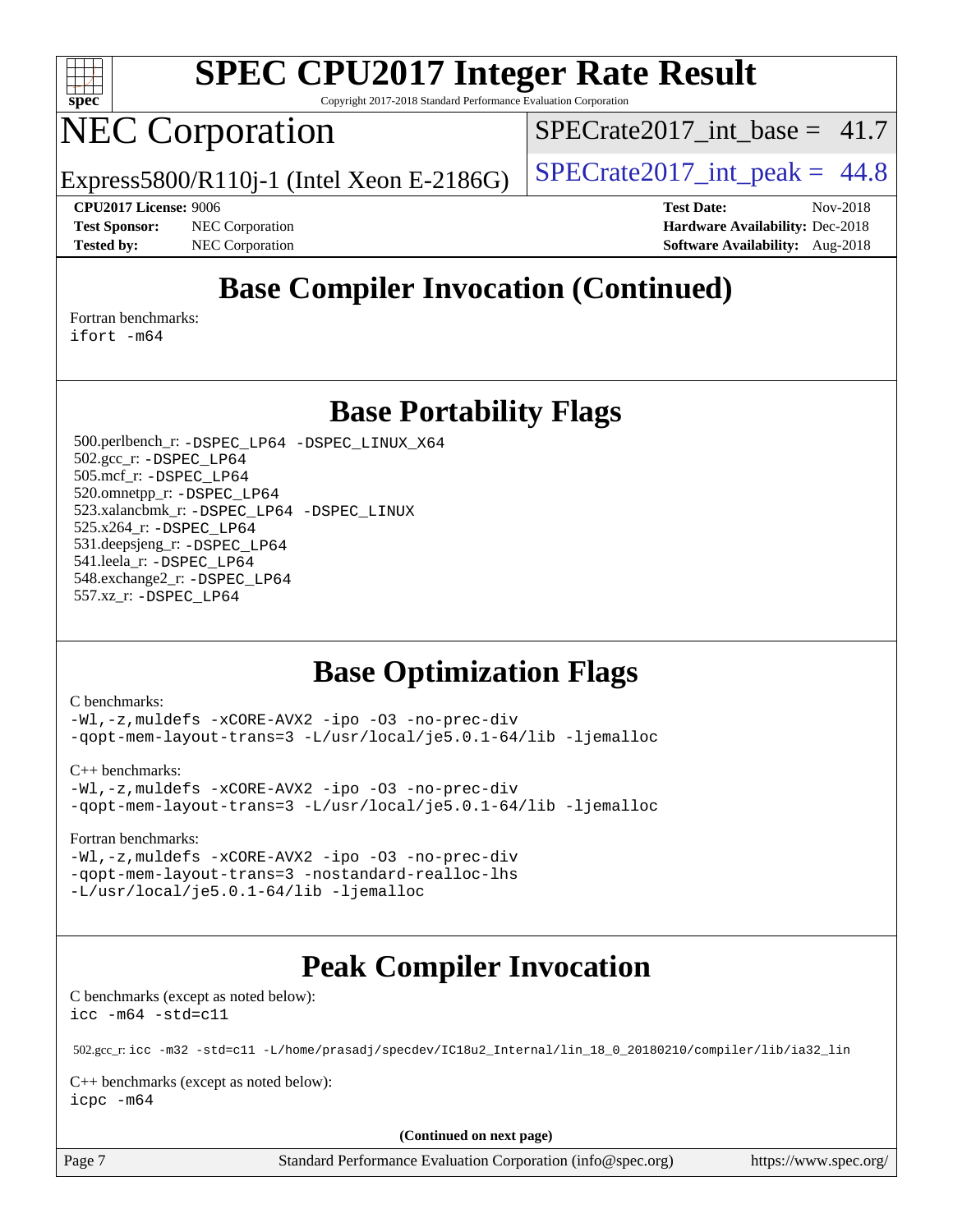

Copyright 2017-2018 Standard Performance Evaluation Corporation

# NEC Corporation

 $SPECTate2017\_int\_base = 41.7$ 

Express5800/R110j-1 (Intel Xeon E-2186G)  $\vert$  [SPECrate2017\\_int\\_peak =](http://www.spec.org/auto/cpu2017/Docs/result-fields.html#SPECrate2017intpeak) 44.8

**[Test Sponsor:](http://www.spec.org/auto/cpu2017/Docs/result-fields.html#TestSponsor)** NEC Corporation **[Hardware Availability:](http://www.spec.org/auto/cpu2017/Docs/result-fields.html#HardwareAvailability)** Dec-2018

**[CPU2017 License:](http://www.spec.org/auto/cpu2017/Docs/result-fields.html#CPU2017License)** 9006 **[Test Date:](http://www.spec.org/auto/cpu2017/Docs/result-fields.html#TestDate)** Nov-2018 **[Tested by:](http://www.spec.org/auto/cpu2017/Docs/result-fields.html#Testedby)** NEC Corporation **[Software Availability:](http://www.spec.org/auto/cpu2017/Docs/result-fields.html#SoftwareAvailability)** Aug-2018

### **[Peak Compiler Invocation \(Continued\)](http://www.spec.org/auto/cpu2017/Docs/result-fields.html#PeakCompilerInvocation)**

523.xalancbmk\_r: [icpc -m32 -L/home/prasadj/specdev/IC18u2\\_Internal/lin\\_18\\_0\\_20180210/compiler/lib/ia32\\_lin](http://www.spec.org/cpu2017/results/res2018q4/cpu2017-20181210-10059.flags.html#user_peakCXXLD523_xalancbmk_r_intel_icpc_c6d030cd79af6ea7d6fb64c57e8fe7ae8fe0b96fc5a3b3f4a10e3273b3d7fa9decd8263f6330cef23f751cb093a69fae84a2bf4c243500a8eed069248128076f)

[Fortran benchmarks](http://www.spec.org/auto/cpu2017/Docs/result-fields.html#Fortranbenchmarks): [ifort -m64](http://www.spec.org/cpu2017/results/res2018q4/cpu2017-20181210-10059.flags.html#user_FCpeak_intel_ifort_64bit_24f2bb282fbaeffd6157abe4f878425411749daecae9a33200eee2bee2fe76f3b89351d69a8130dd5949958ce389cf37ff59a95e7a40d588e8d3a57e0c3fd751)

### **[Peak Portability Flags](http://www.spec.org/auto/cpu2017/Docs/result-fields.html#PeakPortabilityFlags)**

 500.perlbench\_r: [-DSPEC\\_LP64](http://www.spec.org/cpu2017/results/res2018q4/cpu2017-20181210-10059.flags.html#b500.perlbench_r_peakPORTABILITY_DSPEC_LP64) [-DSPEC\\_LINUX\\_X64](http://www.spec.org/cpu2017/results/res2018q4/cpu2017-20181210-10059.flags.html#b500.perlbench_r_peakCPORTABILITY_DSPEC_LINUX_X64) 502.gcc\_r: [-D\\_FILE\\_OFFSET\\_BITS=64](http://www.spec.org/cpu2017/results/res2018q4/cpu2017-20181210-10059.flags.html#user_peakPORTABILITY502_gcc_r_file_offset_bits_64_5ae949a99b284ddf4e95728d47cb0843d81b2eb0e18bdfe74bbf0f61d0b064f4bda2f10ea5eb90e1dcab0e84dbc592acfc5018bc955c18609f94ddb8d550002c) 505.mcf\_r: [-DSPEC\\_LP64](http://www.spec.org/cpu2017/results/res2018q4/cpu2017-20181210-10059.flags.html#suite_peakPORTABILITY505_mcf_r_DSPEC_LP64) 520.omnetpp\_r: [-DSPEC\\_LP64](http://www.spec.org/cpu2017/results/res2018q4/cpu2017-20181210-10059.flags.html#suite_peakPORTABILITY520_omnetpp_r_DSPEC_LP64) 523.xalancbmk\_r: [-D\\_FILE\\_OFFSET\\_BITS=64](http://www.spec.org/cpu2017/results/res2018q4/cpu2017-20181210-10059.flags.html#user_peakPORTABILITY523_xalancbmk_r_file_offset_bits_64_5ae949a99b284ddf4e95728d47cb0843d81b2eb0e18bdfe74bbf0f61d0b064f4bda2f10ea5eb90e1dcab0e84dbc592acfc5018bc955c18609f94ddb8d550002c) [-DSPEC\\_LINUX](http://www.spec.org/cpu2017/results/res2018q4/cpu2017-20181210-10059.flags.html#b523.xalancbmk_r_peakCXXPORTABILITY_DSPEC_LINUX) 525.x264\_r: [-DSPEC\\_LP64](http://www.spec.org/cpu2017/results/res2018q4/cpu2017-20181210-10059.flags.html#suite_peakPORTABILITY525_x264_r_DSPEC_LP64) 531.deepsjeng\_r: [-DSPEC\\_LP64](http://www.spec.org/cpu2017/results/res2018q4/cpu2017-20181210-10059.flags.html#suite_peakPORTABILITY531_deepsjeng_r_DSPEC_LP64) 541.leela\_r: [-DSPEC\\_LP64](http://www.spec.org/cpu2017/results/res2018q4/cpu2017-20181210-10059.flags.html#suite_peakPORTABILITY541_leela_r_DSPEC_LP64) 548.exchange2\_r: [-DSPEC\\_LP64](http://www.spec.org/cpu2017/results/res2018q4/cpu2017-20181210-10059.flags.html#suite_peakPORTABILITY548_exchange2_r_DSPEC_LP64) 557.xz\_r: [-DSPEC\\_LP64](http://www.spec.org/cpu2017/results/res2018q4/cpu2017-20181210-10059.flags.html#suite_peakPORTABILITY557_xz_r_DSPEC_LP64)

### **[Peak Optimization Flags](http://www.spec.org/auto/cpu2017/Docs/result-fields.html#PeakOptimizationFlags)**

[C benchmarks](http://www.spec.org/auto/cpu2017/Docs/result-fields.html#Cbenchmarks):

```
 500.perlbench_r: -Wl,-z,muldefs -prof-gen(pass 1) -prof-use(pass 2) -ipo
-xCORE-AVX2 -O3 -no-prec-div -qopt-mem-layout-trans=3
-fno-strict-overflow -L/usr/local/je5.0.1-64/lib
-ljemalloc
 502.gcc_r: -Wl,-z,muldefs -prof-gen(pass 1) -prof-use(pass 2) -ipo
-xCORE-AVX2 -O3 -no-prec-div -qopt-mem-layout-trans=3
-L/usr/local/je5.0.1-32/lib -ljemalloc
 505.mcf_r: basepeak = yes
 525.x264_r: -Wl,-z,muldefs -prof-gen(pass 1) -prof-use(pass 2) -ipo
-xCORE-AVX2 -O3 -no-prec-div -qopt-mem-layout-trans=3
-fno-alias -L/usr/local/je5.0.1-64/lib -ljemalloc
 557.xz_r: basepeak = yes
                                      (Continued on next page)
```